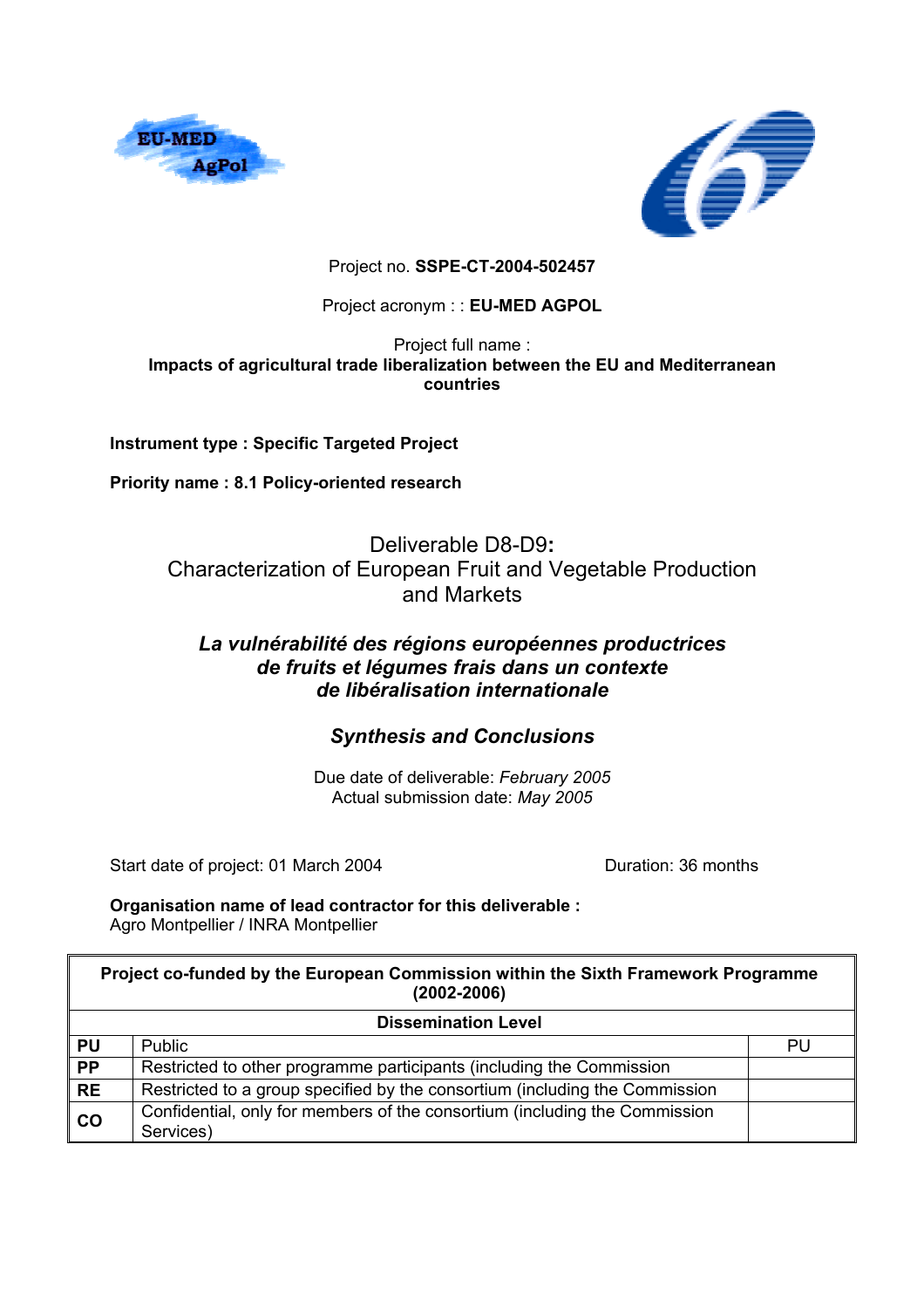**The main assumption of this research** concerns the easing of trade restrictions for farm and food products within the future free trade Mediterranean area (which is supposed to be completed in 2015). This easing will affect the concerned commodity systems at the same time within the European Union and the southern and eastern part of the Mediterranean area. The goal of this research consists in measuring these impacts and suggesting some public policies while lightening the negative aspects. We shall try first to characterize one of the most important and common commodity systems to the 5 Mediterranean countries of the EU (Spain, France, Greece, Italy and Portugal), the fresh fruit and vegetable commodity system and, secondly, to measure the "vulnerability" of the concerned regions of these countries faced with an increasing competition coming from  $SEMC<sup>1</sup>$ . This assessment leads to build an inter-regional diagnostic comparison, outlining the strengths and weaknesses of fruit and vegetable specialized European regions. The theoretical basement of this research could be found mainly in the resource theory, abilities and *capabilities* based upon the management and organization sciences.

**The characterization of the sector** is built on a twofold entry: geographical (the EU is analysed by itself and by Mediterranean countries) and by product (we focus on the tomato for vegetables and citrus for fruits). To do that, we analysed successively the international positioning of the EU on the fruit and vegetable market and, then, its production potential, consumption dynamics and EEC institutional framework (CMO).

The EU-25 is, in 2004, **the second world fruit and vegetable producing economic entity** with 9.5 % of the world supply which outspaces 1350 M t. The leader has always been China. However, the recent Chinese supremacy results from an increasing production during the last years : indeed, China doubled its market share during the last fifteen years, rising from 18 % in 1990 to 37 % in 2004. India is now the main competitor of Europe with 9.4 % of the world supply. NAFTA<sup>2</sup> and MERCOSUR are now the third and fourth biggest world fruit and vegetable producers with 7.1 and 4.1 % of the 2004 total production. We observe in the fruit and vegetable sector, as in many other sectors, a quick strong increase of big Asian countries (China and India) and, consequently, a "world upside down".

However, the EU remains **the first world commercial operator**. Based upon the UN statistics (Comtrade), UE-15 controlled in 2003 more than 45 % of the world fresh fruit and vegetable exports which were estimated to  $$63$  billion<sup>3</sup> (the second world exporting entity being the NAFTA with 19 %). Other entities occupy a marginal place, particularly the SEMC (6 %) and the Great China (5 %). Moreover, we know the weight of the intra-area exchanges which obliges to nuance the sharing of the international market. This market, estimated to \$25 billion in 2003, could be presented in the following way : EU-15 and NAFTA with each 18 %, SEMC in third position with 14 % and Great China in fourth position with 12 %. If the fruit and vegetable production stagnates in EU, it's different for its exports which increased by 136 % between 1990 and 2003, with an identical rate to that of China and India. We note that, in the same time, Iran has been able to triple its exports which outpaced in 2003 one \$billion. These figures show an increase of the competition on the international market.

**Customers** are also very concentrated. According to Comtrade (for the year 2003), EU-15 is the first world importer with 53 % in value, followed by NAFTA (19 %) : high income countries from the Triad still control more than 80 % of the world market. If we except the

<sup>&</sup>lt;sup>1</sup> Southern and Eastern Mediterranean Countries (SEMC).

 $2$  North American Free Trade Agreement (NAFTA).

<sup>&</sup>lt;sup>3</sup> Sources can be different. FAOSTAT gives for the world fruit and vegetable exportations \$56 billion.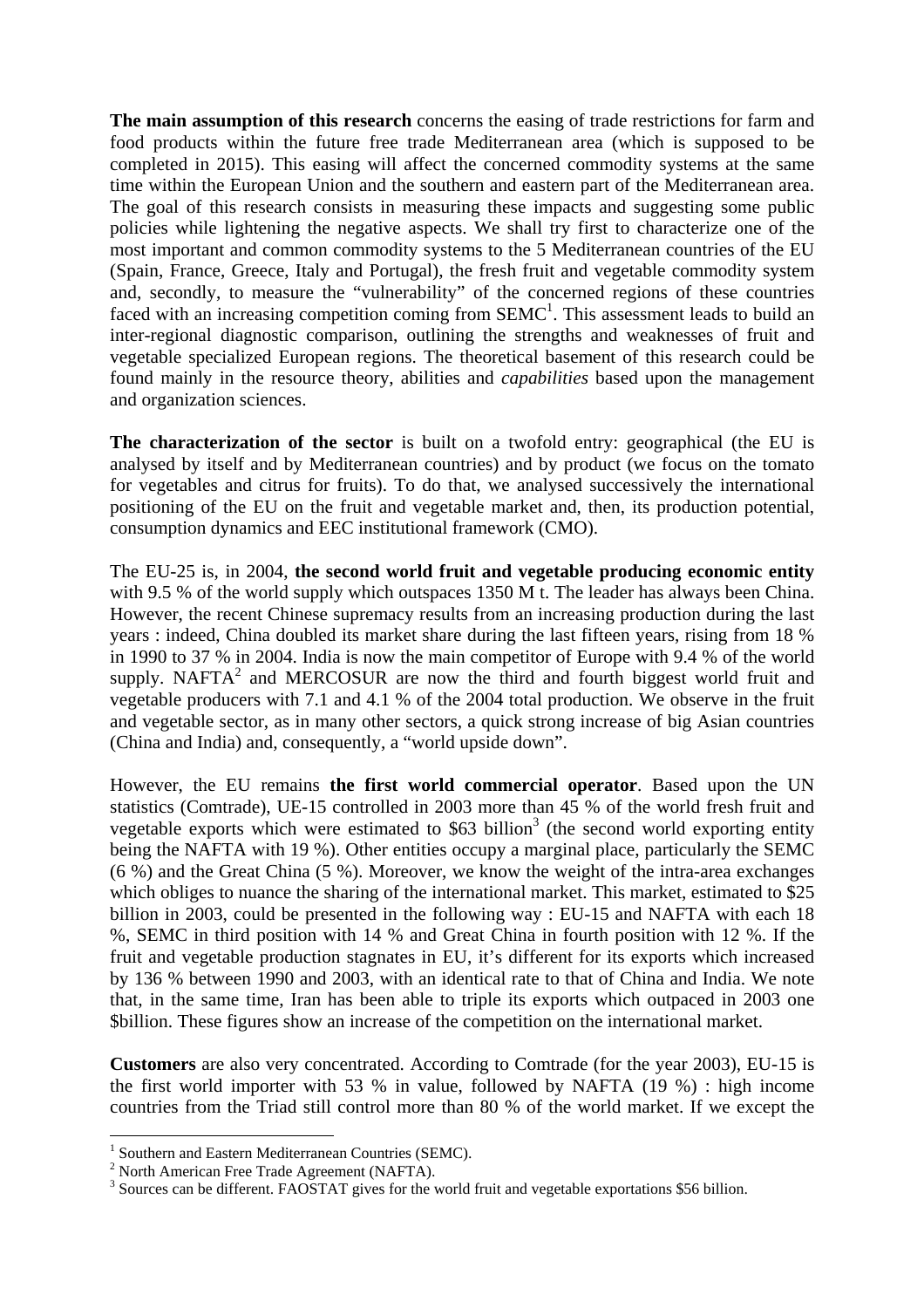intra-area trade, the market size falls by 60 % and the distribution is significantly modified : EU-15, 38 %, NAFTA, 16 % and "the rest of the world", that is to say mainly exchanges between Asian countries, 40 %.

**The most exported products** in the world are the fruits: citrus (more than 10 Mt for 5 \$billion, that is to say 10 % of the fruit and vegetable as a whole, annual average 2001-2003), then bananas (9 %). Tomato is the the third big product with 4.3 Mt and \$3.5 billion (7.2 %). The EU is by far the first citrus fruit exporter with 56 % of the market. Its position on the tomato market is also strong with 58 %, the same for apple (50 %), potato (72 %), green pepper (59 %) and lettuce (74 %). All these products exceeded one \$billion for exports in 2003. However, we must remember that about 70 % of EU exports are dispatched on the domestic markets : it means that exports of the top 10 products destinated to extra EU markets correspond to only 20-25 % of the world exports (this figure is still very important).

| M.US\$, CIF              | Import  |              |                 |                     |                |         |                        |                           |
|--------------------------|---------|--------------|-----------------|---------------------|----------------|---------|------------------------|---------------------------|
| $Export =$               | EU      | <b>NAFTA</b> | <b>SEMC</b>     | <b>MERCOS</b><br>UR | Great<br>China | RoW     | Total<br><b>Export</b> | Export<br>Market<br>share |
| EU                       |         | 418          | 244             | 25                  |                | 4527    | 5 2 2 2                | 18%                       |
| <b>NAFTA</b>             | 1 3 0 8 |              | 139             | 25                  | 66             | 2 5 9 3 | 4 1 3 1                | 14%                       |
| <b>SEMC</b>              | 1758    | 137          |                 | 11                  | 6              | 2 2 3 0 | 4 1 4 2                | 15%                       |
| <b>MERCOSUR</b>          | 612     | 210          | 15 <sup>1</sup> |                     |                | 643     | 1482                   | 5%                        |
| <b>Great China</b>       | 288     | 167          | 45              | 17                  |                | 662     | 2 1 7 9                | 8%                        |
| <b>Rest of the World</b> | 4 5 27  | 2973         | 204             | 106                 | 564            | 2978    | 11 352                 | 40%                       |
| <b>Total Import</b>      | 8 4 9 3 | 3 9 0 5      | 647             | 184                 | 645            | 14 633  | 28 506                 | 100%                      |
| Import Market share      | 30%     | 14%          | 2%              | 1%                  | 2%             | 51%     | 100%I                  |                           |

**International Trade Matrix of Fresh Fruit & Vegetable (\*) by Economic Area Excluding Intra-Region trade - Average 2001-2003 -**

(\*) Including frozen and partially preserved fruit and vegetable

EU: European Union (15), NAFTA: North Atlantic Free Trade Association, SEMC: Southern and Eastern Mediterranean Countries *Source: working out from UN, Comtrade, 2005 and Emlinger, 2005*

We find again in the list of the top 10 imported fruit and vegetables by the EU-15 in 2001- 2003, the same products than those mentioned already and, as the same, for some amounts higher than \$1 billion : citrus (11.5 % of imports in value), tomatoes (7.7 %), apples (6.6 %), grapes (5.3 %), peppers (4 %), potatoes (3.9 %), lettuces (3 %). These figures reflect the intraarea exchange intensity, knowing that tomatoes and citrus from SEMC provide more than the third of the EEC supply.

**The fruit and vegetable share in the EU farm economy is big**: more than 16 % of the final farm production (FFP), in value for EU-15, is supplied by this sector in 2004 that is to say about \$48 billion (the figure is \$38 billion for cereals). The vegetable amounts to 29 billion and the fruits to \$19 billion. Due to prices higher than in other sectors, the F&V part in the FFP increased during the last ten years while the production remained steady (decreasing fruit volumes were compensated by increasing vegetables).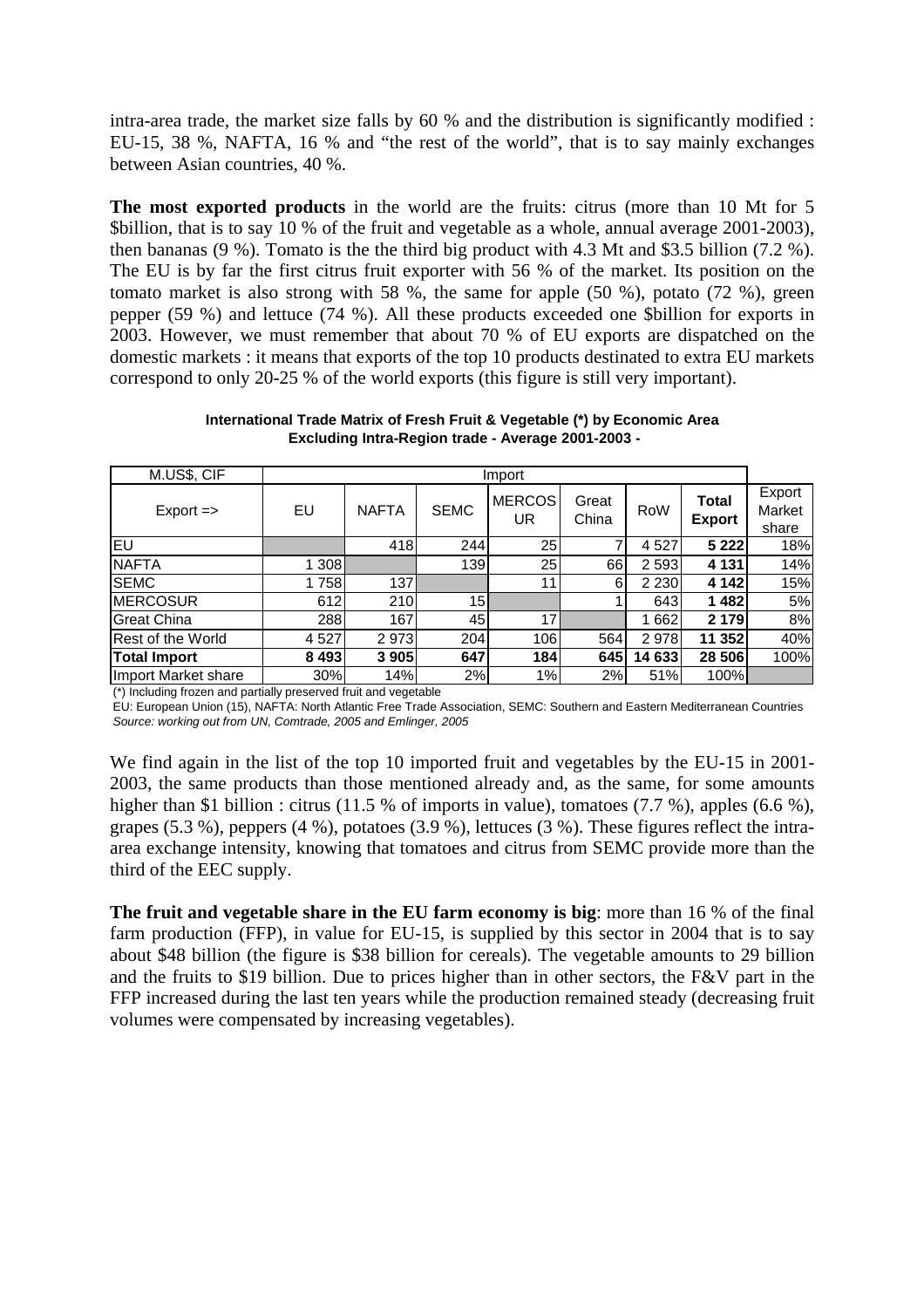We note also a production specialization for European countries which tends to increase (which is a confirmation of the comparative cost theory) but making, at the same time, the "local" economies more vulnerable to the market. Presented in percentage of the FFP on the years 2001-2003, the fruit and vegetable sector is estimated to 34.5 % in Greece, 32.3 % in Spain, 30.8 % in Portugal, 25 % in Italy, 11 % in France<sup>4</sup>. These figures confirm the acuteness of the fruit and vegetable problem both in the EU-Mediterranean relationships and between EU members. The concentation of the European production in some countries and some regions is relatively important for fruits as well as for vegetables.

| Countries  | <b>Fruits</b> | Vegetables |
|------------|---------------|------------|
| 1- Spain   | 29 %          | 22 %       |
| 2- Italy   | 29 %          | 28 %       |
| 3- France  | 19 %          | 16 %       |
| 4- Germany | 8 %           | 7 %        |
| 5- Greece  | $\frac{0}{6}$ | $\%$       |

**Market shares of 5 main countries in the UE-15 fruit and vegetable production**  (volumes, 2001-2003)

*Source : FAOSTAT, 2005* 

Data from the FADN (Farm Accountancy Data Network) which permits the identification of specialized holdings by ESU (European Size Unit), by countries and by regions, confirm the strong specialization rate of production in the Mediterranean EU members: on the 1999-2002 average period, Spain is in the first position with 38 % of the 5 countries F&V value production, followed by Italy (28 %) and France (25 %). In the southern part of Europe, 48 regions own a sector turnover up to  $\oplus$  M but Spain dominates with 3 regions located within the first five<sup>5</sup>: Andalucia (16.6 %), Communidad Valenciana (9.2 %) and Murcia (5.0 %). France, with PACA, represents 6 % and Sicily 5 %. As a whole, 20 Spanish, French, Italian regions (plus 2 Greek) represent 78 % of the fruit and vegetable farm turnover for the 5 EU Mediterranean countries (\$13.6 billion).

The production structures remain strongly atomized in the EU, with about 715 000 holdings in 2002, that is to say an average size of  $7$  ha (UAA)<sup>6</sup> for fruits and 4 ha for vegetables. The holding number registers a decreasing of 2 % per year for vegetables and 3 % for fruits, which results in the appearance of big producers taking advantage of economics of scale. The employment (in equivalent full time) could be estimated to about 1.3 million workers, which is huge. In some regions (as it was above mentioned), the F&V sector is strategic on economical and social sides.

The technical levels remain heterogeneous. For example, the apparent average yields in the citrus production are 27 t/ha in Greece, 20 t in Spain, 16 t in Italy and France. Concerning tomato, the yields are 110 t/ha in France, 60 t in Spain and 58 t in Italy. The economic performances are also variable: an Ernst & Young study performed for the Oniflhor shows for vine tomatoes some differences of more than 30 % between countries (France was at 1.02  $\Theta$ kg, Netherlands at 0.86, Spain at 0.68 and Italy at 0.67).

<sup>4</sup> Source: European Commission, DG Agri, 2004.

<sup>&</sup>lt;sup>5</sup> That is to say  $\bigoplus$  3.6 billion for the sample calculated from the specialized holdings of the FADN.

Utilized agricultural area (UAA).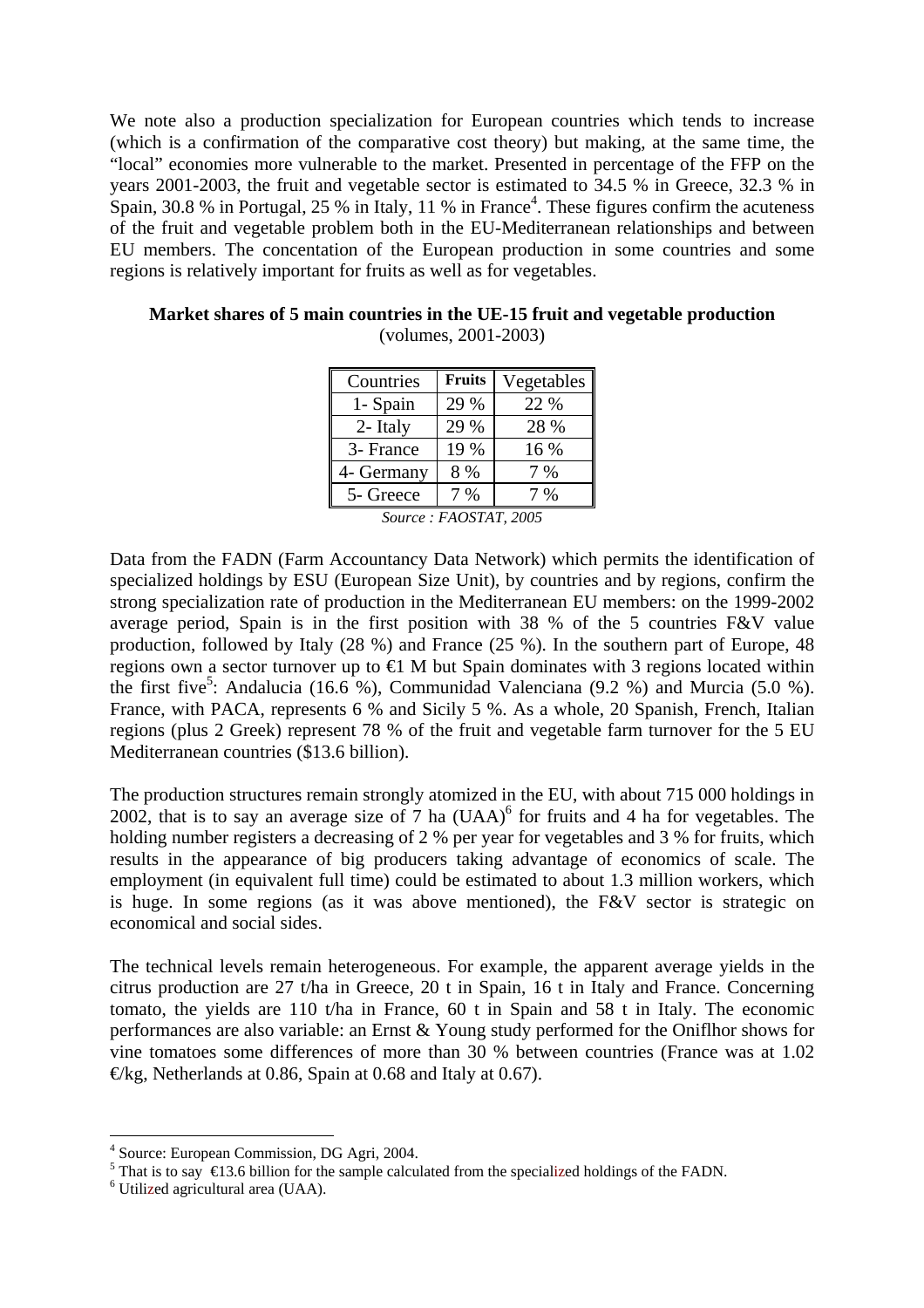**The apparent fruit and vegetable consumption** in the EU was in 2003 372 kg per capita, that is to say one of the highest in the world, as a result of the food habits in the Mediterranean countries (456 kg/capita in Greece and 450 kg/capita in Italy). The nutritionists for long time recommended a food diversified diet making a large place for fruit and vegetables. The famous "food consumption Mediterranean model" (FCMM) makes a huge opportunity to develop the sector. Paradoxically, the concerned countries use very little this advantage while USA, Scandinavian countries, China, in the context of struggle progammes against the pathologies connected to desequilibrated food, built some real nutritional programmes based on the FCMM. Apparently, the fruit and vegetable consumption in Europe stagnates but, in fact, registers some important changes: fresh products are replaced by frozen, preserved salads and cook-chilled, all products stemming from new ways of life (urbanization, continuous working, increasing leisures…). The main parameter in the purchasing behavior of the consumer remains the price and, in few cases, the quality. This reduces the margin of operators along the commodity system and, therefore, their adaptation capacities for innovation and communication.

**The distribution channels** play the main role within this evolution. Indeed, the concentration of the retail trade and the tendency to the vertical integration of services connected to the marketing of products (the multiples control in Europe between 50 and 80 % of sales) exacerbate the competition (through prices) and favours the super-discounters. Usually, the big retailers give an advantage to the cost control and utilize three tools: the sourcing (introducing strong competition among suppliers), the logistics (with Just in Time techniques) and the communication on the product level (geomarketing, mailing, distributor's brand, merchandising…). These strategies don't leave any choice to other operators who try to adapt by establishing economies of network and offering services. For some of them, it will be possible to set up some differentiation strategies, but for only 10 to 15 % of the market (that to say  $\epsilon$  to 7 billion in Europe). We must add that *the sourcing* needs the utilization of norms (such as BRC, IFS, EFSIS, EUREP-GAP…), which strengthen the power of the big retailers inside the commodity systems.

**The institutional European framework** for the F&V commodity system is supplied by the new CMO<sup>7</sup> (Agreement 2200/96). An Operational Fund (OF) has been created in order to help the producer organisations (POs) which start a process of concentration and modernisation (they paid now for half of investments). As a whole, EAGGF payments devoted to the F&V sector declined slightly (3.6 % of the Fund in 2002 against 4 % in 1996): this could be explained by the difficulties for producers to merge and practise the forward integration and perhaps by some bureaucratic attitudes of regional, national and European administrations. The OP rate organisation was, in 2002, 75 % in the Netherlands, 46 % in France, 36 % in Spain, 30 % in Italy, 11 % in Greece and 5 % in Portugal (average rate : 38 %).

In short, **the strategic parameters for the F&V commodity system in Europe** are the following: the producer structure and performances, the density and quality of the marketing organisations, the capacity for the commodity system to create value and the economic and institutional constraints on the regional level.

In the framework of the above mentioned problematic and on the basis of the management sciences, that is to say the *Resource-based View*, we propose the use of a comparative

<sup>&</sup>lt;sup>7</sup> Common Market Organization (CMO).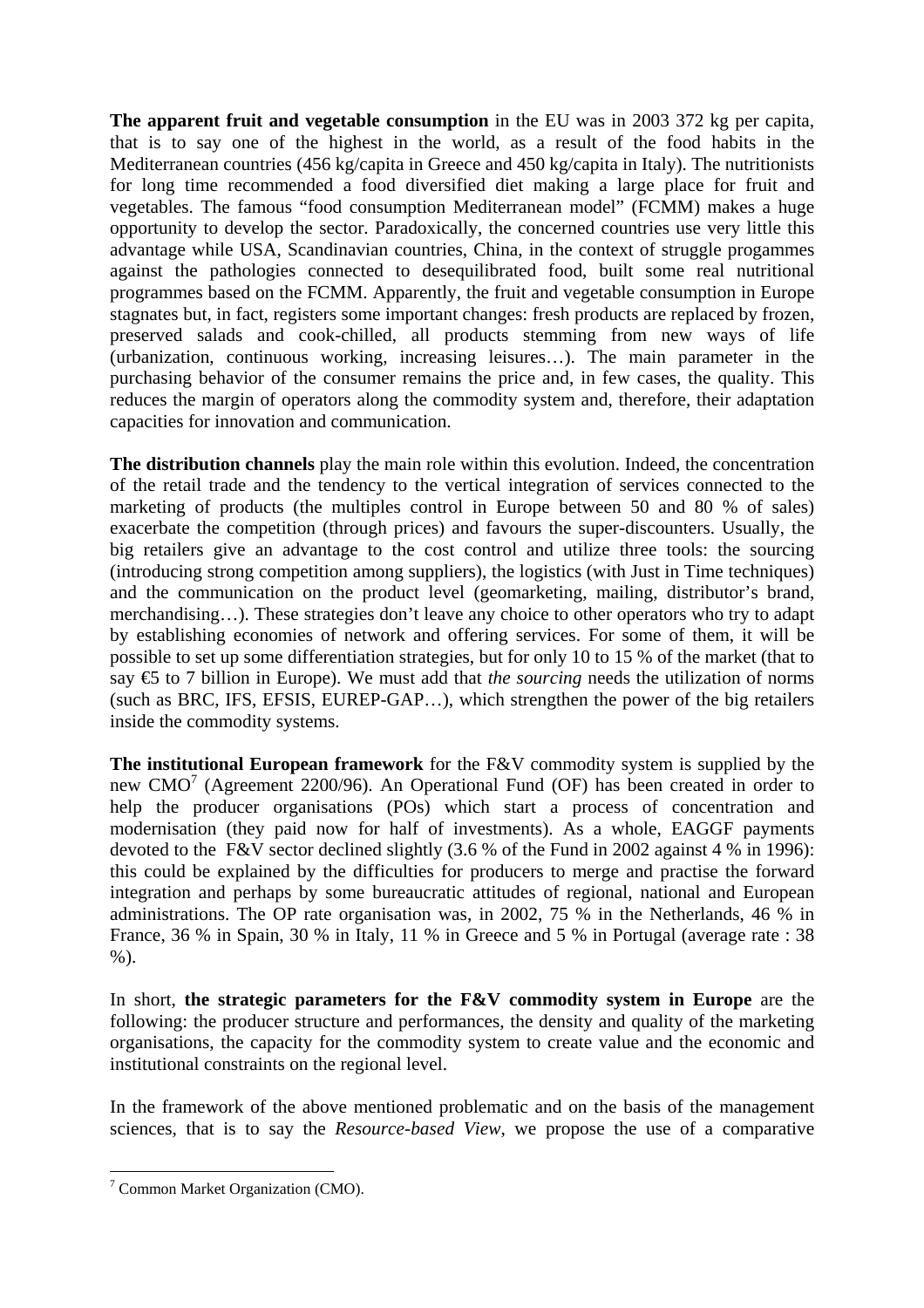methodology applied to the regional level (the region is supposed to be more homogeneous than the country), using the *benchmarking techniques* (assessment of performances by comparing entities of the same sub-system). The first step of this methodology consists in imagining a function to be called **regiona**l **vulnerability index (RVI)** combining the four identified strategic parameters<sup>8</sup>. In a second step, we shall proceed to a hierarchical classification of regions leading to a strength-weakness diagnostic with possible solutions.

The RVI function combines the four strategic parameters which are each one analysed by a range of indicators.

| <b>Strategic parameters</b>                     | <b>Indicators</b>                            |  |  |
|-------------------------------------------------|----------------------------------------------|--|--|
| Structure<br>performances<br>and<br>of<br>farm  | Size, concentration, increasing of turnover, |  |  |
| producers (SPFP)                                | investment rate, subsidy rate, mark-on, work |  |  |
|                                                 | productivity                                 |  |  |
| Density and quality of marketing institutions   | Number, turnover, assets, indebtedness,      |  |  |
| (DQMO)                                          | mark-on, productivity, rentability           |  |  |
| Capacity of the commodity system to create      | Number of PDO (AOP), PGI (IGP) and OF        |  |  |
| value by differentiating the territory $(CV)$ ) | $(AB)^9$                                     |  |  |
| Constraints of the economic and institutional   | Population<br>density, purchasing<br>power,  |  |  |
| regional environment (CRE)                      | transportation infrastructures, R&D expenses |  |  |

# **Regional Vulnerability Index (RVI)**

The Regional Vulnerability Index is inversely proportional to the total of the score of each parameter. It's calculated by using the following equation:

RVI = 1/[ (SPFP) x  $\alpha$  + (DQMO) x  $\beta$  + (CV) x  $\lambda$  + (CRE) x  $\theta$ ]

α, β, λ, θ being weighting coefficients.

1

The regions which have been selected for calculating the index are those which made the most important average annual turnover during the period 1999-2002: 23 for fresh products, 24 for fresh vegetables, that is to say 34 European regions as a whole counting 324 000 holdings specialized in fruit and vegetable production and making a production of about €12 billion in annual average.

 $8$  The theoretical justification of this approach is the following: the vulnerability is one way to study the risk of a sector failure in front of an external event (for instance the removal of tariff barriers). Finally, the vulnerability is an estimate of the sector "resilience" (Cf. Nussbaum M.C. and Sen A., 1993).

 $9$  Protected Designation of Origin (PDO), Protected Geographical Indication (PGI) and Organic Farming (OF).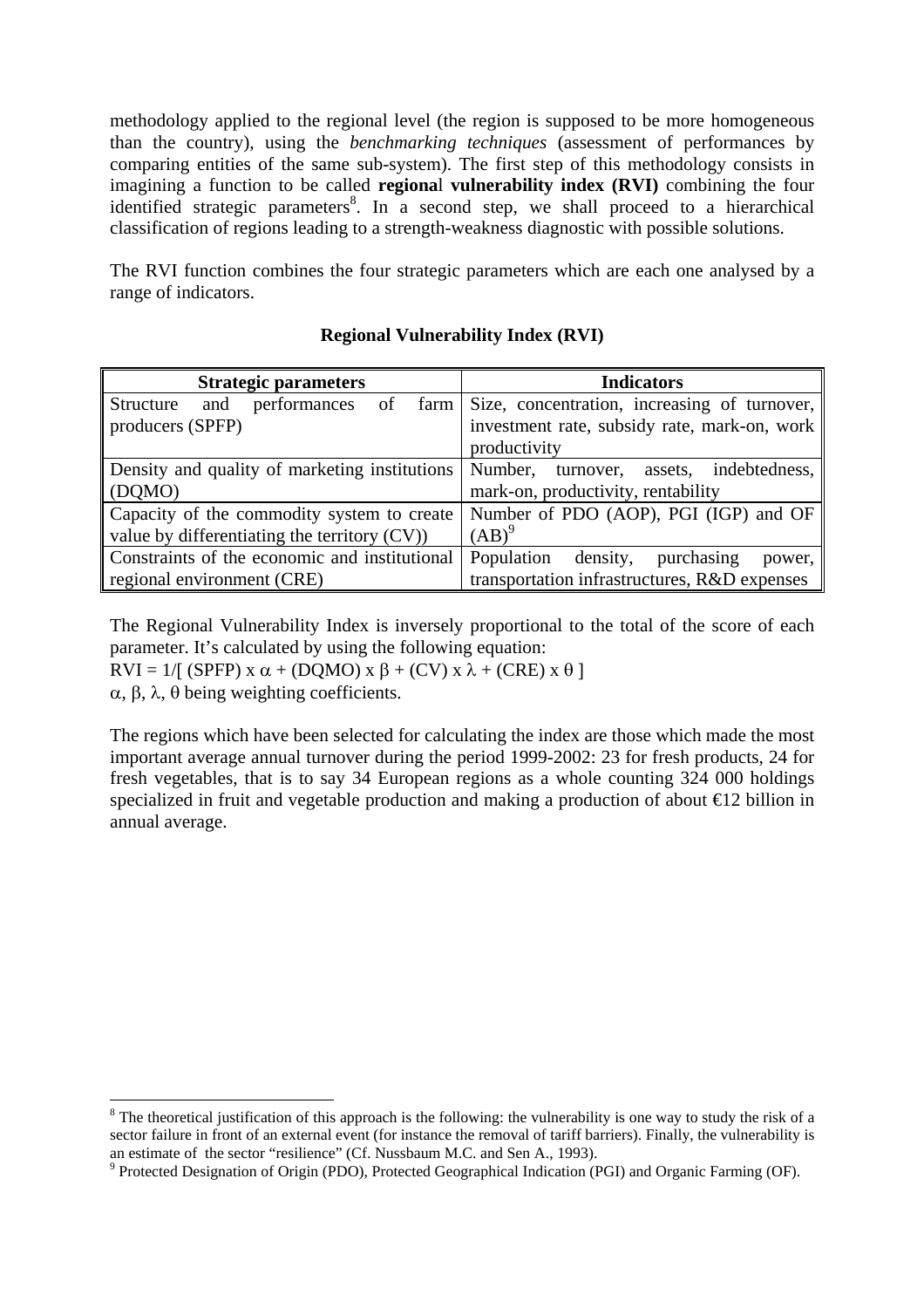| Countries    | Fruits                                          | Vegetables                    | Total         |
|--------------|-------------------------------------------------|-------------------------------|---------------|
| Spain        | Andalucia, Aragon, Cataluna,                    | Andalucia, Canarias,          | 151 264       |
|              | Valencia, Murcia                                | Castilla, Valencia, Murcia    | holding       |
|              | 112 841 holdings $*/2$ 369 M. $\in\mathbb{R}^*$ | 3 8423 expl./2 612 M.€        | 4981 M.€      |
| France       | Languedoc-Roussillon, Midi-                     | Brittany, Languedoc-          | 12729         |
|              | Pyrénées, PACA, Rhône-Alpes                     | Roussillon, Pays de la Loire, | holdings      |
|              | 6 203 holdings /882 M. $\in$                    | PACA, Rhône-Alpes             | 2 378 M.€     |
|              |                                                 | 6 526 holdings /1 496 M.€     |               |
| Greece       | Ipiros-P-NI, Makedonia-Thraki,                  | Ipiros-P-NI, Sterea-Elias-    | 39 885        |
|              | Thessalia                                       | NE-Kriti                      | holdings      |
|              | 32 910 holdings /481 M. $\in$                   | 6 975 expl./247 M.€           | 728 M.€       |
| <b>Italy</b> | Alto-Adige, Calabria, Campania,                 | Capania, Emilia-Romania,      | 96 669        |
|              | Emilia-Romagna, Piemonte,                       | Lazio, Liguria, Puglia,       | holdings      |
|              | Sicilia, Trentino, Veneto                       | Sicilia, Toscana, Veneto      | 3 474 M.€     |
|              | 73 230 holdings /1 851 M. $\in$                 | 23 439 expl./1 623 M.€        |               |
| Portugal     | Alentejo-Algarve, Ribatejo-                     | Açores, Alentejo-Algarve,     | 23 4 19       |
|              | Oeste, Tras os Montes-Beira                     | Entre Douro-Minho-Beira       | holdings      |
|              | 16 093 holdings./170 M.€                        | litoral, Ribatejo-Oeste       | 324 M.€       |
|              |                                                 | 7 326 expl./154 M.€           |               |
| Total        | 241 277 holdings / 5 750 M. $\in$               | 82 689 expl. / 6 133 M.€      | 323 966 hldgs |
|              |                                                 |                               | 11 883 M. €   |

### **Listed regions for the calculation of the RVI**

\*Number of specialized holdings in the ESU / \*\*value of the final production (average 1999-2003)

*Source : FADN, Eurostat* 

**The SPFP score** reaches a 3.50 average value for fruits. The 3 most outstanding regions are: Languedoc-Roussillon (7.25), Midi-Pyrenees (6.15) and Andalucia (5.78), probably as a result of large production structures. The 3 regions with problems are the Alentejo-Algarve (1.47), the Makedonia (0.19) and the Tras-os-Montes (- 1.52). The score gaps are huge (from 1 to 9) and make unlikely an adjustment. In the vegetable sector, the average score is higher (4.13): we find first Emilia-Romagna (8.35), Acores (7.41) and the Canaries (7.35), as a probable consequence from early fruit and vegetables. Finally, in the end, we find Murcia (0.59), Toscana (3.55) and Lazio (1.49), that is to say a gap from 1 to 8.

**The DQMO score** is calculated from an analysis of the wholesalers located in production regions. We assume that these firms are able to dynamize the upper levels of the system by offering outlets and transmitting signals (such as prices) coming from consumers and retailers. By using Comtrade, we have listed 1150 firms in the fruit and vegetable wholesale sector, amounting to a  $\epsilon$ 38 billion turnover and 105 000 workers. On this total, 505 firms representing a turnover of  $\epsilon$ 17 billion have been selected within 28 regions of our sample. From a financial analysis of these entreprises, we built a score of which the average value is 3.64 (but the limits are spaced, from –1 to 27), which shows a very strong heterogeneity of regions. This parameter, very discriminant, seems essential for assessing the system performances. The 3 leaders are Puglia (26.7), Valencia (56.1) and Trentino (9.16). The three last ones are 3 little specialized Spanish region: Castilla (-0.36), Galicia (-0.47) and Canaries  $(-0.77)$ .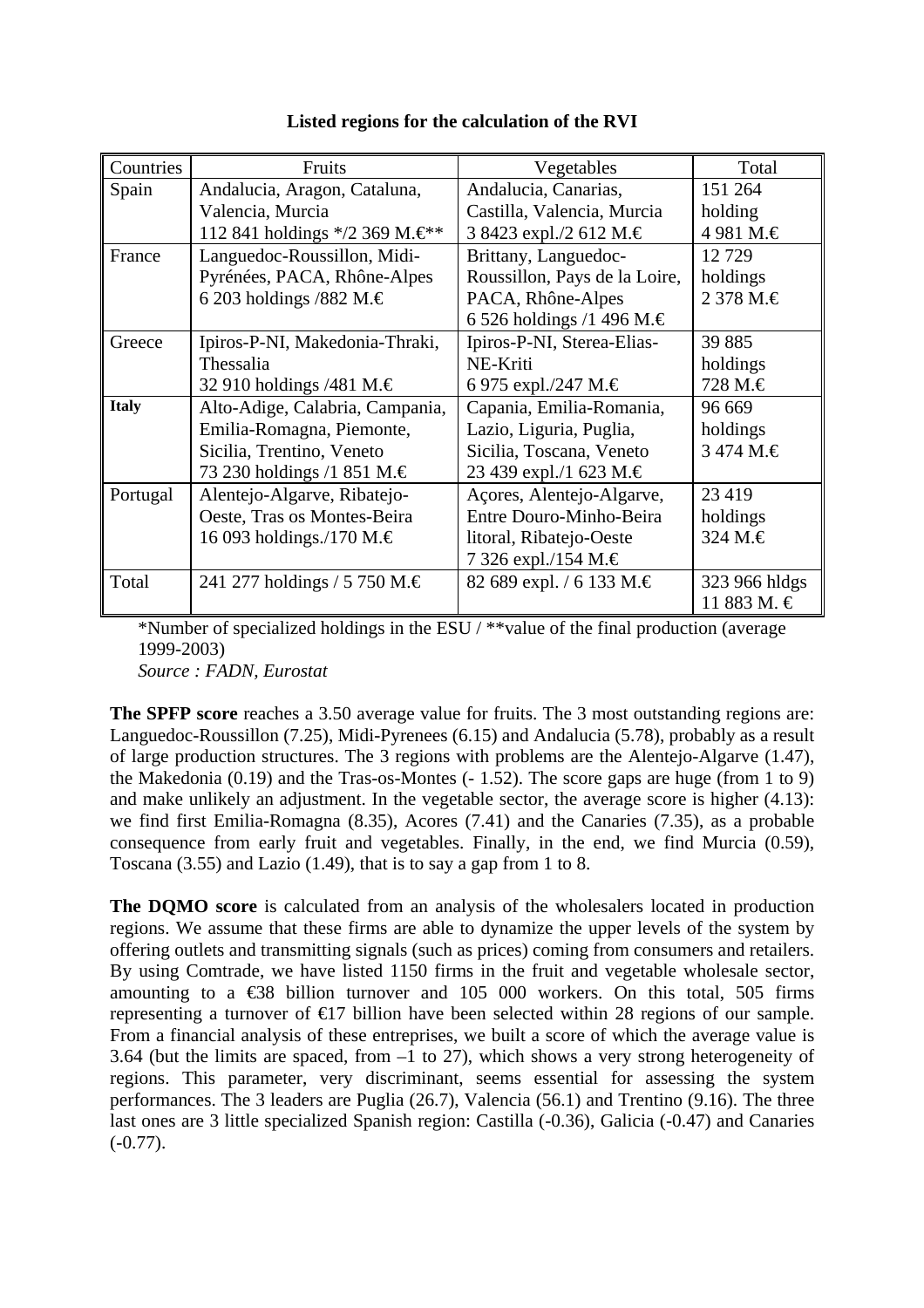**The score CV** is settled from the number of PDOs and PGIs observed in each region. The outcome is an average note of 0.14 for 26 regions (24 PDOs). The Epire-Peloponese arrive first with a score of 0.38 (9 PDOs), followed by Valencia (0.38 with 8 PDOs) and Terea-Ellada (0.25 with 6 PDOs). Calabra, Piemont and Pugli are the last with a score of 0.04 and one only PDO. The fact to control PDOs and, in a less measure, PGIs enables to create a "distinct competence" for regional firms and be able to find some high value markets under the condition to master the marketing (the green tourism industry is a good example).

**The score CRE** seems particularly efficient because it contains some pre-requises to the creation and growth of activities (as it was formalized in the industrial district theory<sup>10</sup> by Marshall, Beccatini). Indeed, the presence of infrastructures and intangible invesments (R&D, education, communication) on a given territory is often presented in empirical studies as a condition to develop an inter-sector apprenticeship process (which is supposed to be excellent to the firms). The measured score in 33 regions is on an average 9.22 and stands at 26.81 in Rhone-Alpes, 21.36 in PACA, 18.54 in Midi-Pyrénées, 2.99 in Stera-Ellada, 2.97 in Acores and 2.0 in Thessaly.

These different scores permit estimating the **RVI** for each of these two sub-sectors. This index fluctuates between 0.07 (Valencia) and 1.60 (Anatolie-Macedoine-Thrace) for **fruits**, that is to say a large benchmark from 1 to 23 (average 0.4) and between 0.06 (Puglia) to 0.66 (Alentejo-Algarve) for vegetables, that is to say a smaller dispersion from 1 to 11 (average 0.33). These scores outline the big diversities of European regions on the development level. Finally, we crossed the RVI index with a regional specialization index in order to build a classification of regions (at the beginning of the years 2000).

|                         | Weak specialization  | Strong specialisation |
|-------------------------|----------------------|-----------------------|
| Strong vulnerabilty     | Makedonia            | Ipiros                |
| $(0.41 <$ RVI $<$ 1.60) | Thessalia            |                       |
|                         | Tras Os Monte        | $(THREATS +++)$       |
|                         | Alentejo-Algarve     |                       |
|                         | Aragon               |                       |
|                         | <b>Sicilia</b>       |                       |
| Weak vulnerability      | Campania             | Ribatejo              |
| (0.07 < RV < 0.41)      | Emilie Romagne       | Andalucia             |
|                         | Cataluna             | Murcia                |
|                         | Calabra              | <b>PACA</b>           |
|                         | Veneto               | Alto-Adige            |
|                         | Piemonte             | TrentinoValencia      |
|                         | Languedoc Roussillon |                       |
|                         | Midi-Pyrénées        |                       |
|                         | Rhône-Alpes          |                       |

### **Presentation of fruit producing European regions faced to the international free trade**

A strong vulnerabilty combined with a strong specialization make the regions fragile (in this case, they are confronted to a high level of threats). On the opposite side, a weak vulnerability

 $10$  This theory is presently reutilized under the concept of "cluster".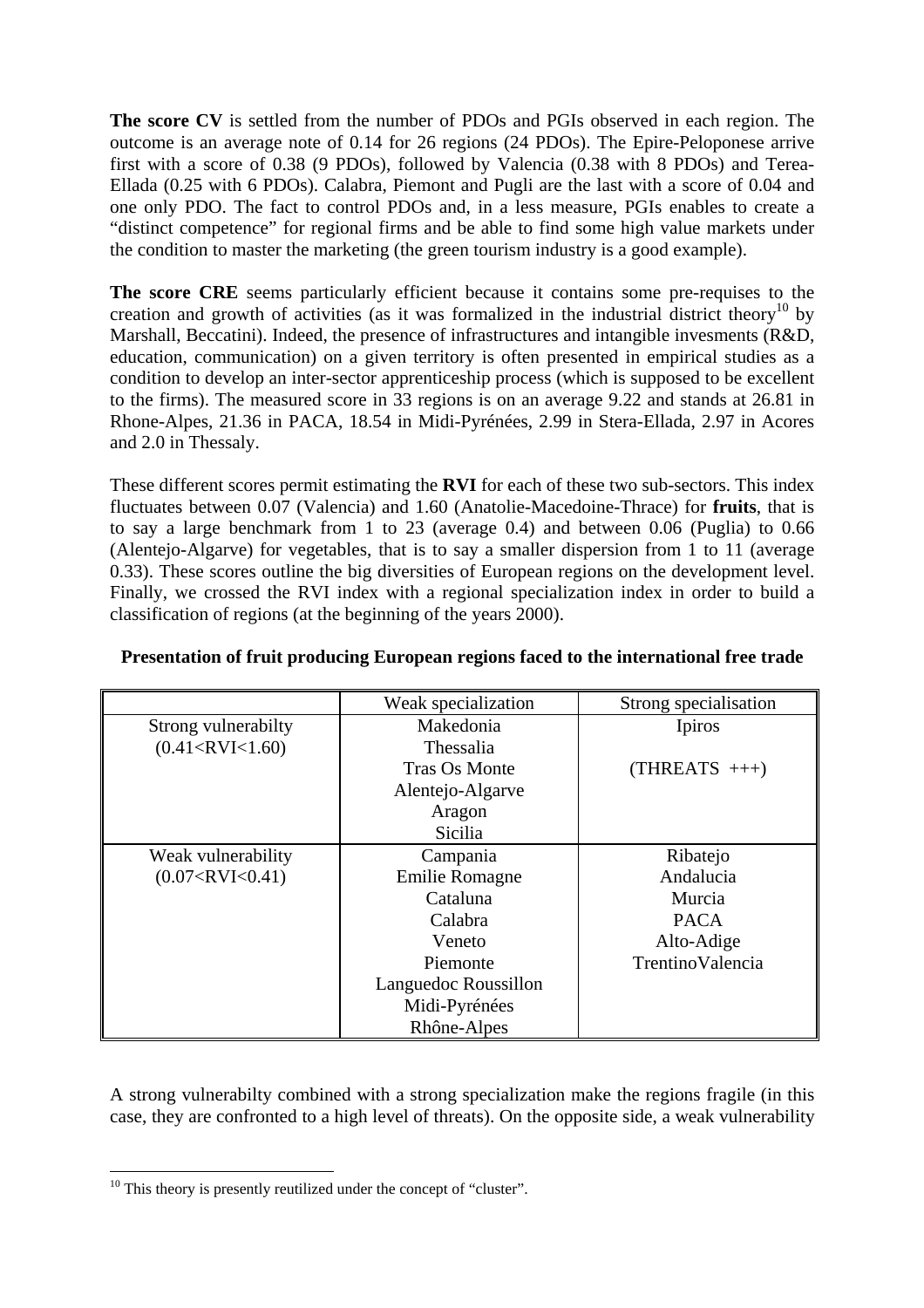(that is to say high performances according to the 4 types of indicators) and diversification of farm production systems permit to plan some alternative solutions.

In the fruit sector, only one region (Ipiros in Greece) among 23, seems to be threatened by the free trade and six should suffer a significative impact. A lot of regions are in fact protected by their diversified productions and good structural indexes.

|                      | Weak specialization  | Strong specialization |
|----------------------|----------------------|-----------------------|
| Strong vulnerability | Alentejo-Algarve     | Ipiros                |
| (0.33 < RVI < 0.66)  | <b>Entre Douro</b>   | Ribatejo              |
|                      | Sicilia              | Murcia                |
|                      | Toscana              | Andalucia             |
|                      | <b>Sterea</b>        |                       |
|                      | Castilla             | $(THREATS +++)$       |
|                      | Açores               |                       |
|                      | Lazio                |                       |
| Weak vulnerability   | Campania             | Canaries              |
| (0.06 < RV < 0.33)   | Pays de la Loire     | Ligurie               |
|                      | Veneto               | <b>PACA</b>           |
|                      | Languedoc Roussillon | Valencia              |
|                      | Emilia Romagna       |                       |
|                      | <b>Brittany</b>      |                       |
|                      | <b>Rhone Alpes</b>   |                       |
|                      | Puglia               |                       |

# **Presentation of vegetable producing European regions faced to the international free trade**

**In the vegetable sector**, the outcome is not so good, probably as a consequence of the high intensification levels achieved by the production models. Four regions are strongly faced with the liberalization, of which the European leader, Andalucia (27 000 farm holdings, turnover of €1.8 billion). Eight other regions are threatened (but at a lower degree). Therefore, half of the specialized European regions take some risks.

The vulnerability concerns, on the RVI basis, 31 % of firms making a turnover of  $\epsilon$ 1.1 billion and about 100 000 jobs in the primary fruit sector and 68 % of firms corresponding to a turnover of  $\epsilon$ 3.4 billion and 175 000 jobs in the vegetable sector. It's impossible to measure the impact within the peripheric activities of farming but we must recall that a farm job is generally correlated with 2 or 3 other jobs located upstream and downstream.

An application of the **SWOT method** to European regions specialized in fruit and vegetable production outlines the following weaknesses in the regions characterized by a high RVI: atomization of farm structures with difficulties for enlarging, strong technical constraints on the farming systems (water, pollution, high labor costs); not very competitive low or middle range products in front of a potential supply from SEMC; marketing organizations with subcritical size and poor management; disadvantageous geographical location with heavy transportation costs to reach the consumption areas; lack of institutional follow-up (training and R&D).